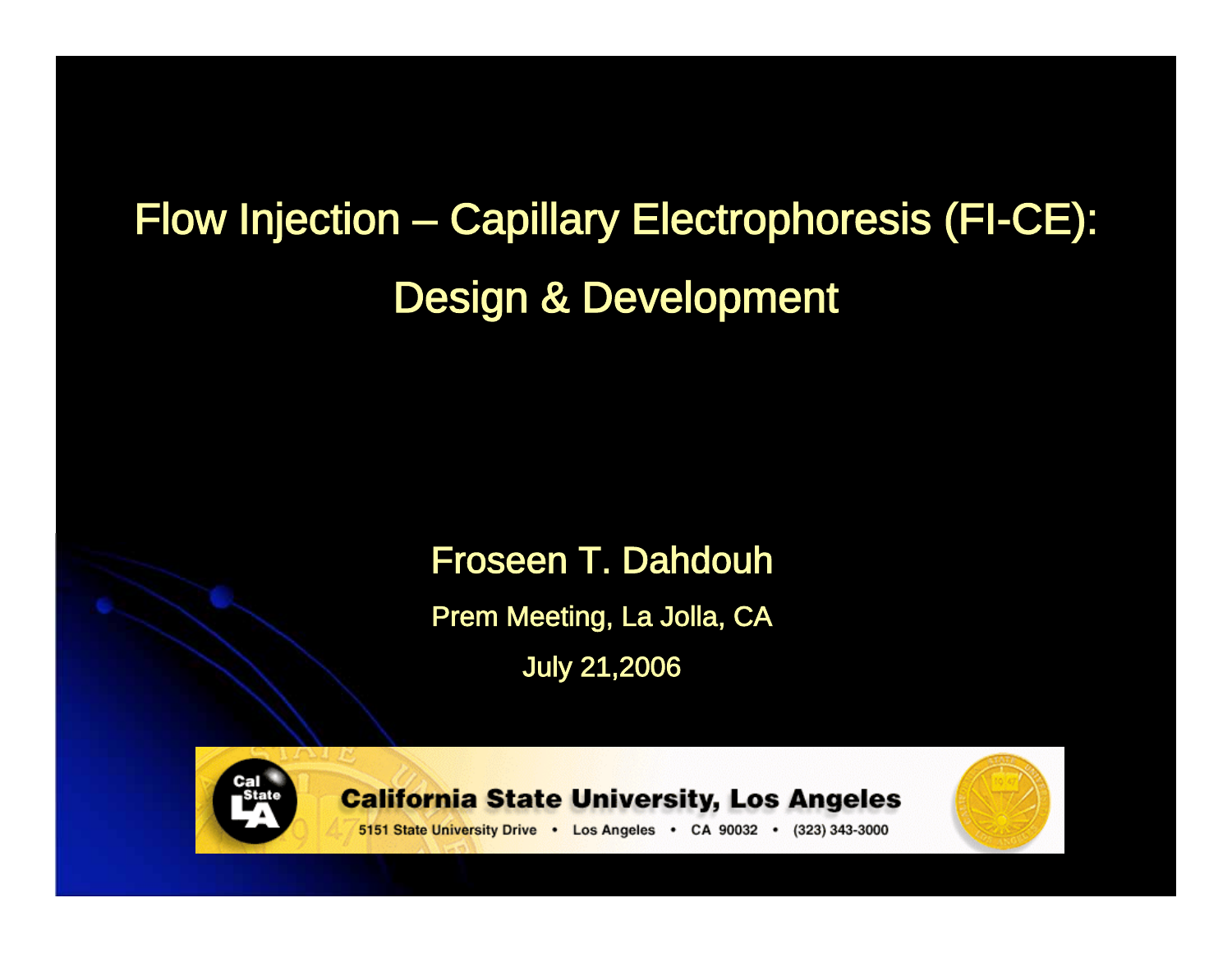# Flow Injection Analysis (FIA)Pump Sample **Detector** Carrier Injection valve **Reactor** Waste with sample loop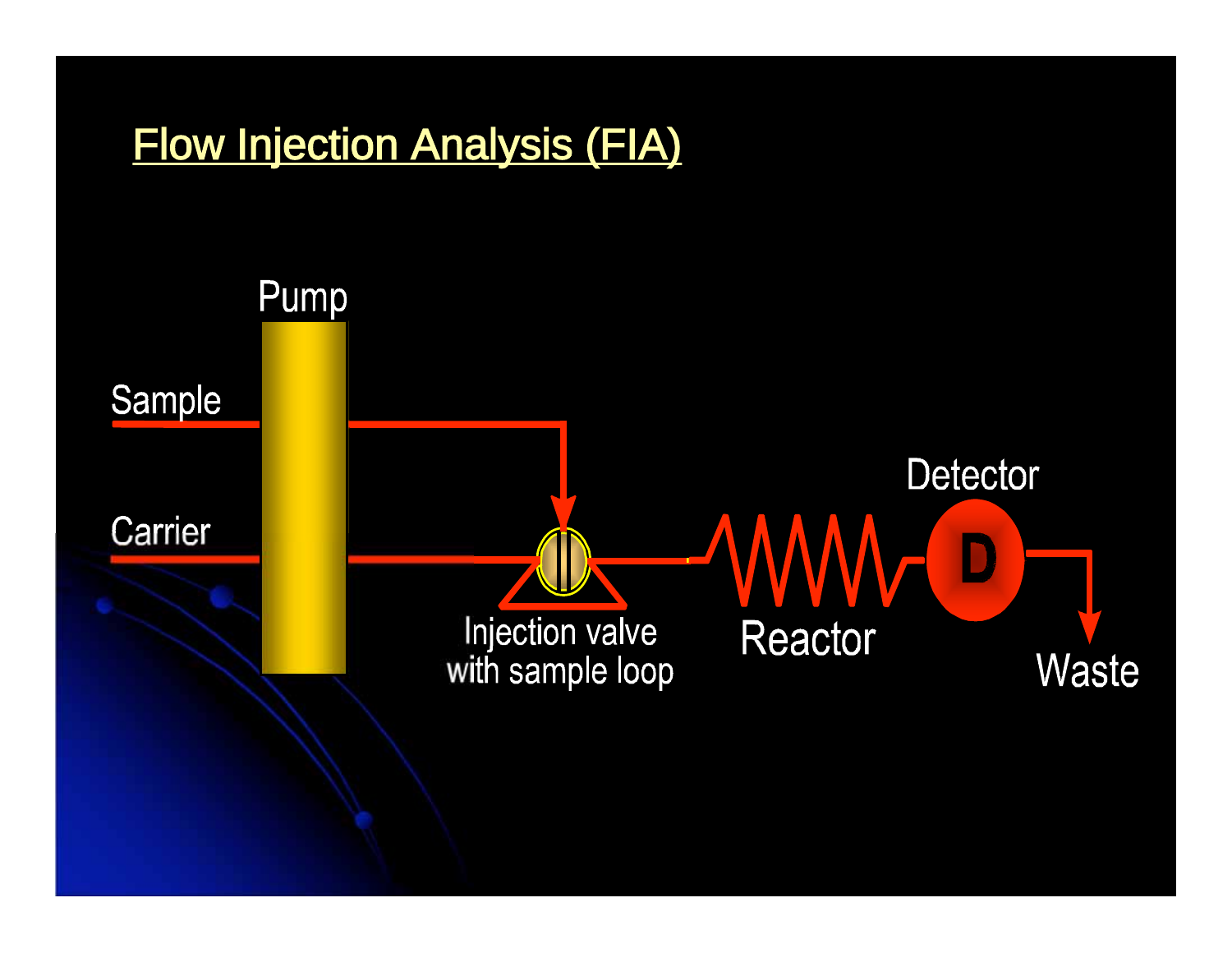#### Capillary Electrophoresis (CE)

- Separates analytes based on mass-to-charge (m/z) ratio under an applied electric field

- Small inner diameters (I.D. = 50 - 100 m)

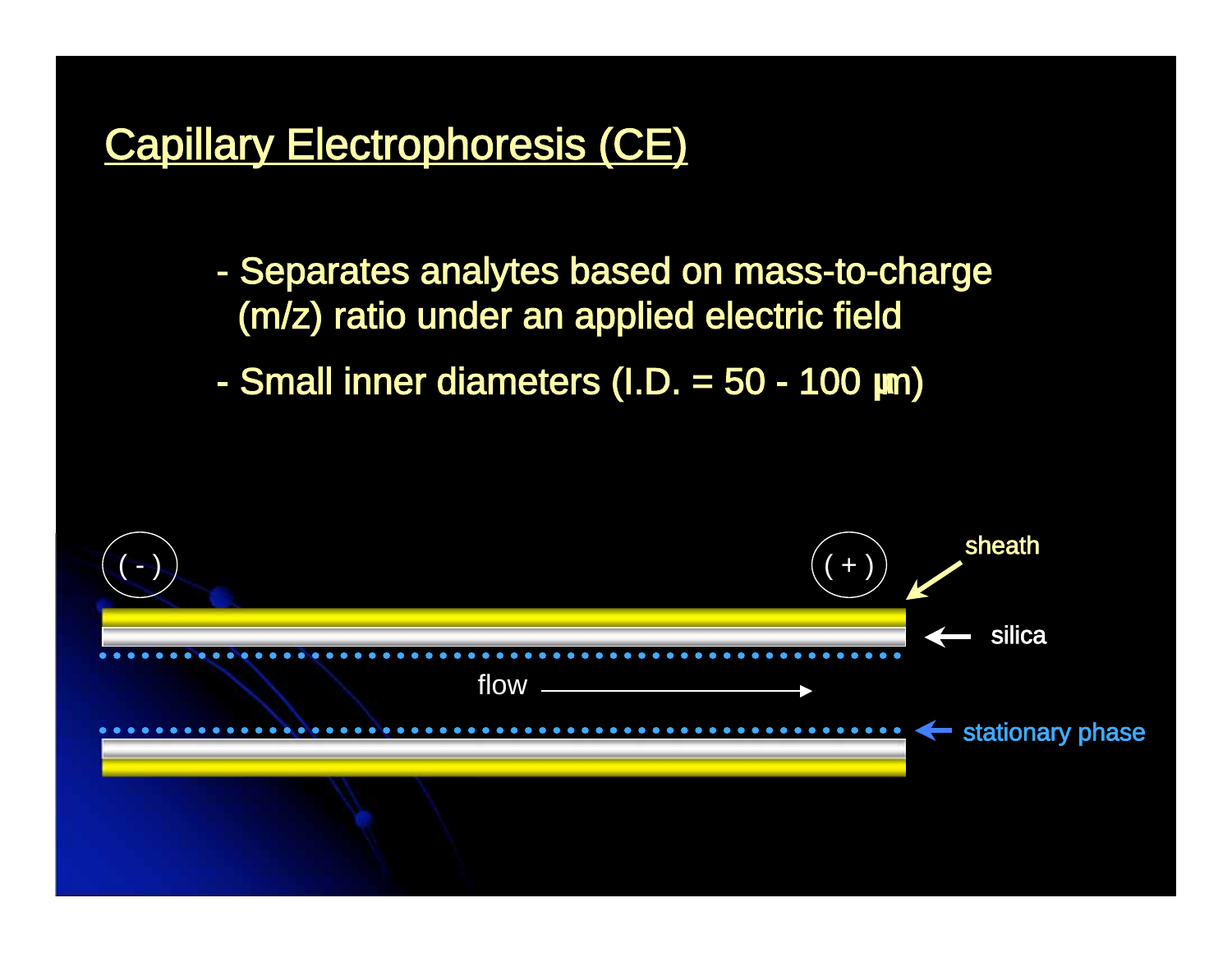#### **Capillary Electrophoresis**

Advantages:

- An efficient separation technique
- Short analysis time
- High resolution
- Minimal sample requirement

#### Disadvantages:

- Discontinuous sample introduction
- Complicated off-line sample pretreatments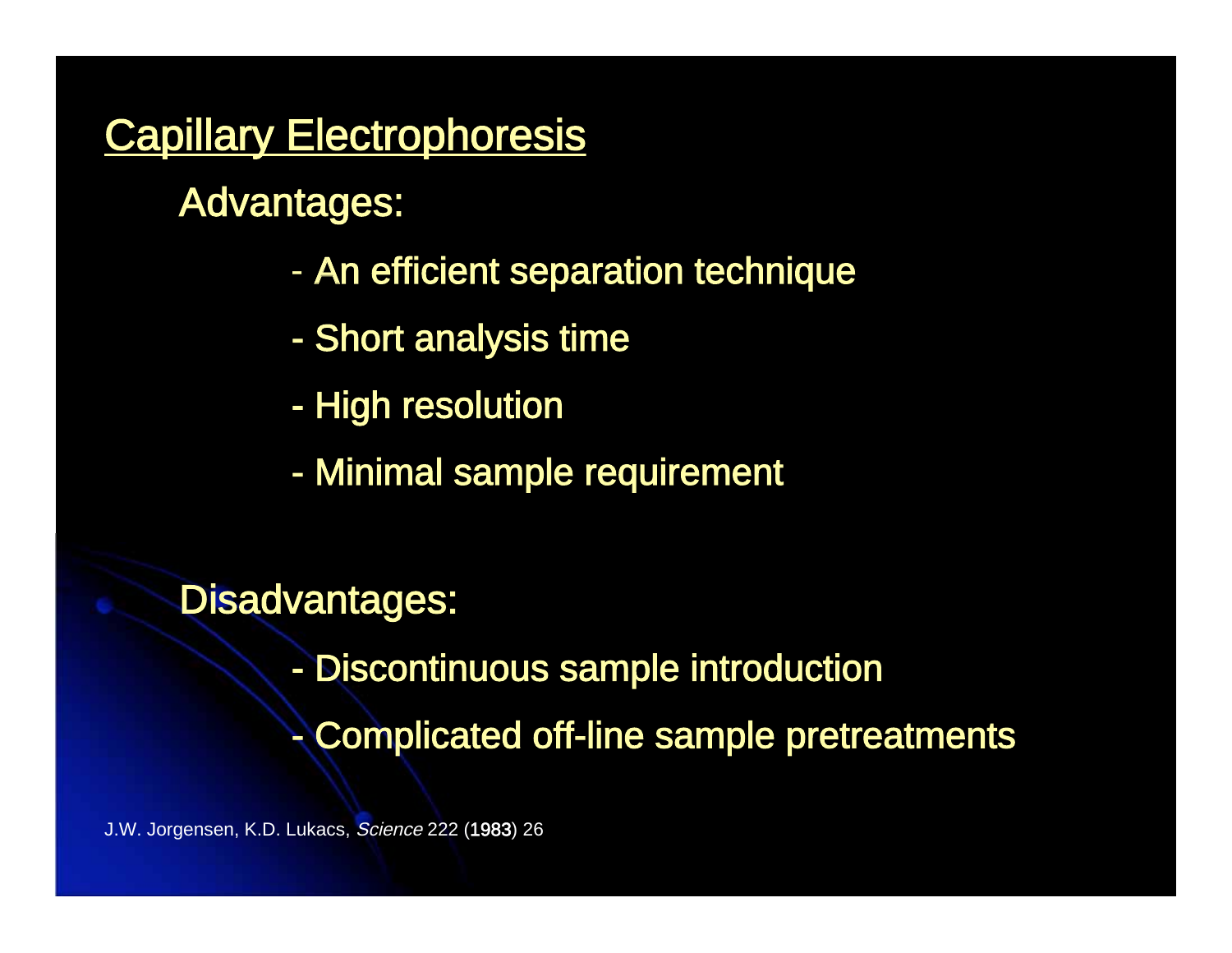#### Flow Injection – Capillary Electrophoresis (FI-CE)

Advantages of FI-CE:

- Efficient and reliable sample introduction
- On-line sample pretreatments (filtration, preconcentration, and sample dilution)
- Precise and reproducible peaks and retention time
- Samples analyzed using multiple injections

Cheng, Y.; Chen, H.; Li, Y.; Chen, X.; Hu, X. Talanta, 2004, 63, 491 Hanrahan, G.; Dahdouh, F.; Clarke, K.; Gomez, F. Current Analytical Chemistry, 2005 (accepted).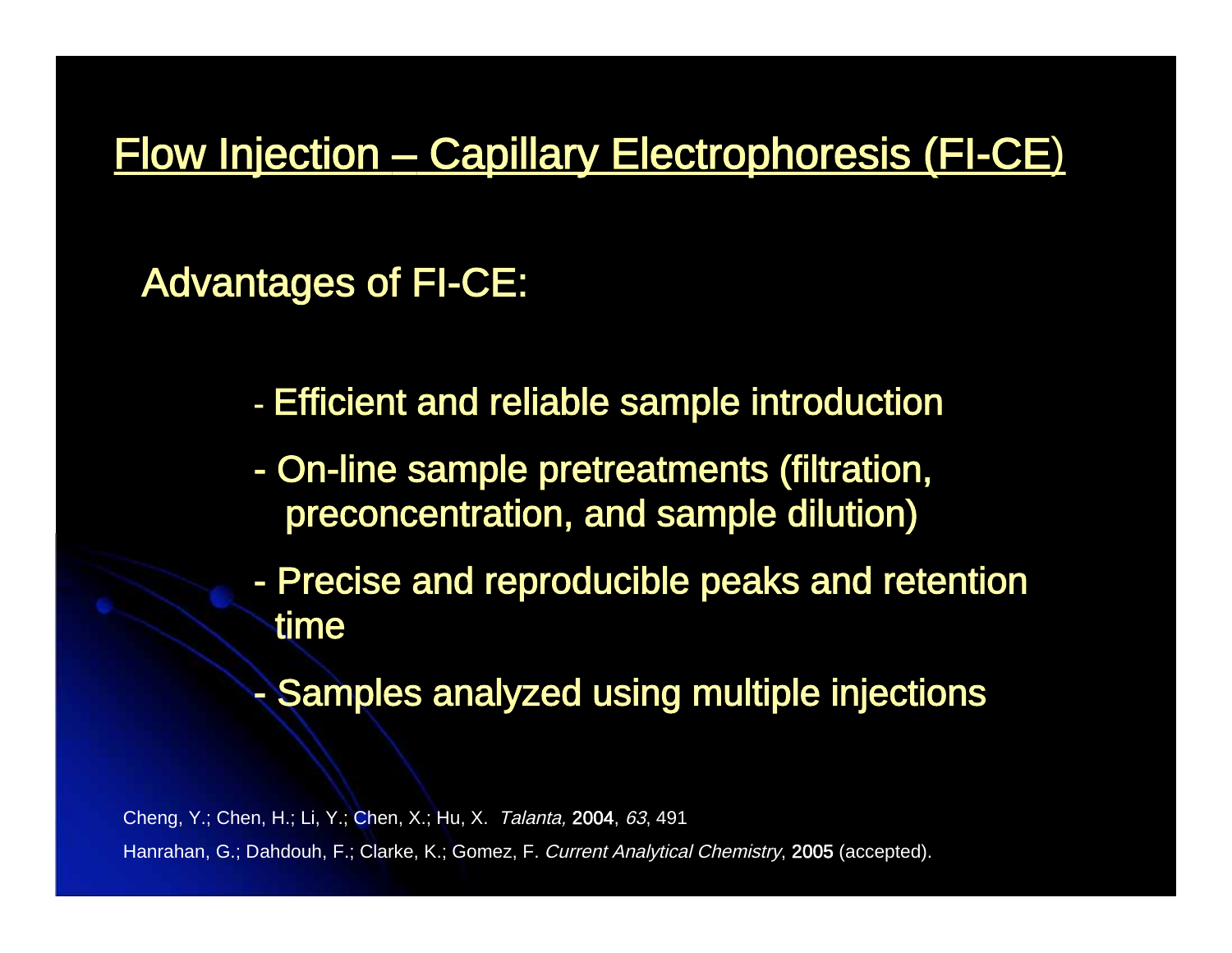#### FI-CE Lab-on-Block Design

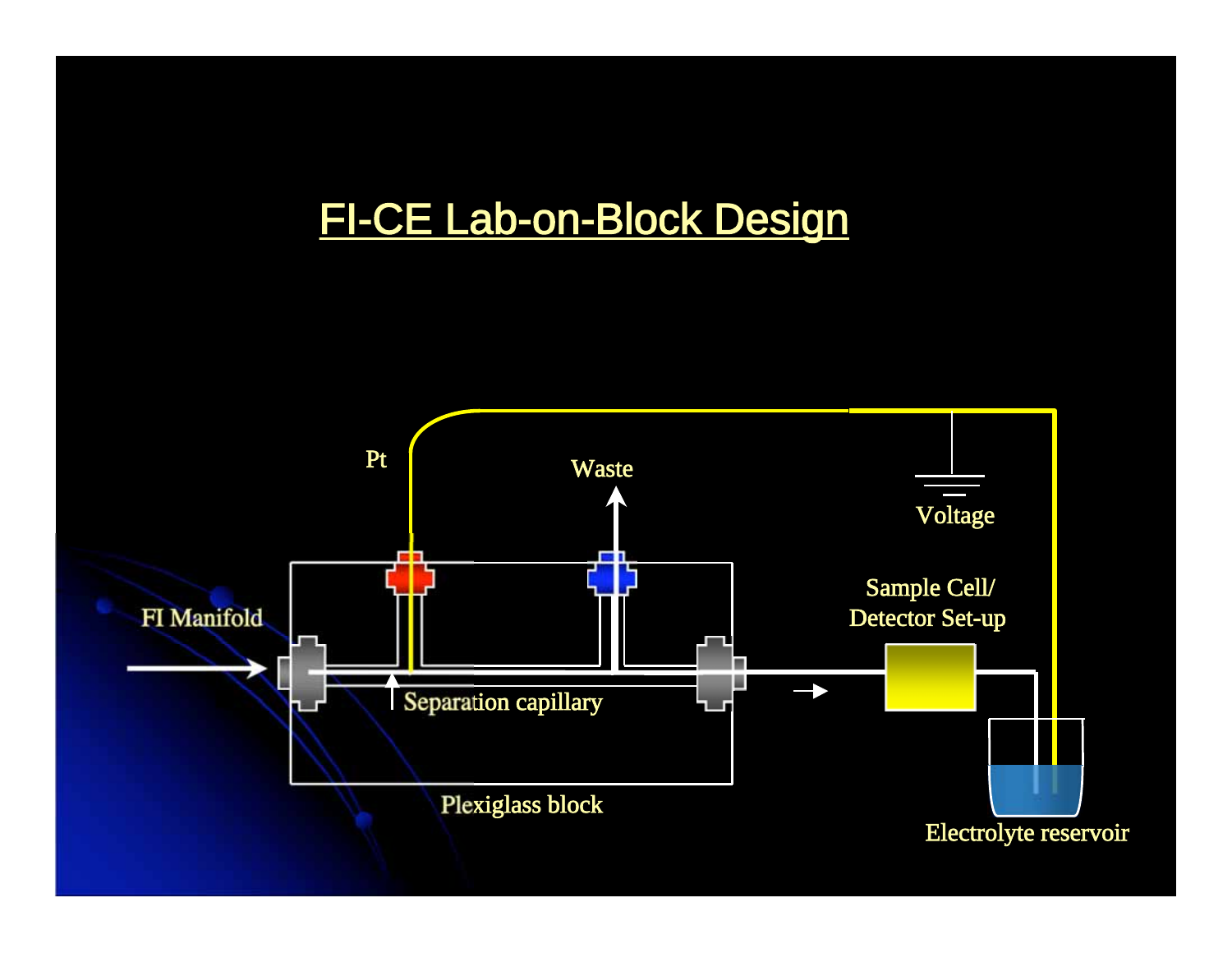### Flow Injection – Affinity Capillary Electrophoresis (FI-ACE)